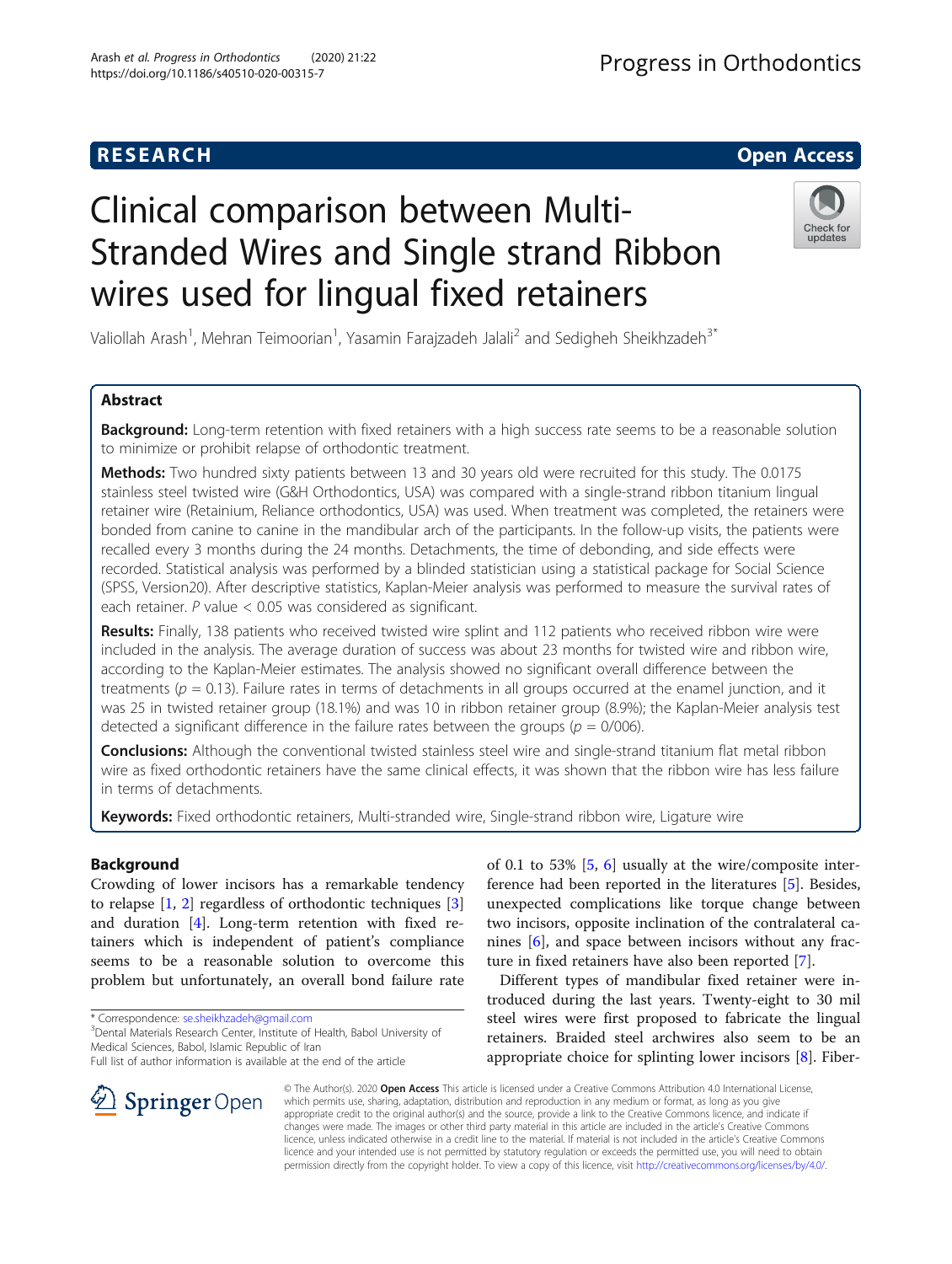reinforced composite (FRC) retainers provide an opportunity to minimize the volume of splints and increase aesthetics and can be used in nickel-allergy prone patients [\[9](#page-3-0)]. Single-strand titanium flat metal ribbon retainers were introduced recently which seems to be useful to eliminate patient allergy due to its nickel-free nature [\[10\]](#page-3-0).

Various studies had evaluated the clinical features of FRC and multi-strand stainless steel splints. Although some authors reported no significant difference in bond failure between two types of retainers  $[7, 11]$  $[7, 11]$  $[7, 11]$  $[7, 11]$  $[7, 11]$ , others found higher bond failure rates in FRC splints [[4,](#page-3-0) [12](#page-3-0)].

Wire choice may be an important factor to increase the success rate of fixed retainers since some authors claimed that wire fracture decreases in thicker retainer wires [[13\]](#page-3-0). Besides, Cooke claimed that the flexibility of thinner wires may be advantageous to decrease detachment of mandibular lingual retainers [\[14](#page-3-0)]. Having both features in metal ribbon retainers may arise a hypothesis that this type may have been a good choice in splinting lower incisors. To our knowledge, no clinical follow-up study had compared the bond failure of ribbon metal retainers and multi-stranded stainless steel splints, so the aim of this study was to assess the bond failure rate of these two types of retainers through a prospective study.

# Methods

The Ethics Committee of Babol University of Medical Sciences approved the present study (letter number: IR.MUBABOL.REC.1398.024).

In this prospective study, a total of 260 patients between 13 and 30 years old in the finishing phase of orthodontic treatment were selected. The patients had finished their fixed orthodontic treatment with 0.022 in. MBT bracket system in a private orthodontic office. These patients had final class I occlusion with good oral hygiene. Patients with a deep overbite or any sign of periodontal problems like bleeding on probing or pocket depth more than 3 mm were excluded from the study. The patients were randomly divided into two groups. Lower anterior teeth were splinted using 0.0175 stainless steel twisted wire (G&H Orthodontics, USA) in the first group. In the second group, single-strand ribbon titanium lingual retainer wire (Retainium, Reliance Orthodontics, USA) was used. The fixed retainer wires were formed by an expert orthodontist on the final working casts.

After scaling and polishing of dental arches, lip retractor and cotton rolls were used to prevent moisture contamination. The lingual surface of six lower teeth was etched by 37% of phosphoric acid gel (3M Unitek, Monrovia, USA) for 30 s. After rinsing with water and air drying, the retainers were fixed with dental floss and a thin layer of bonding primer (Transbond XT, 3M Unitek, Monrovia, USA) was used. Then, composite resins were light-cured and polished carefully.

The patients were recalled every 3 months during a 24-month follow-up period. Detachments, time of debonding, and side effects were recorded.

Statistical analysis was performed by a blinded statistician using a statistical package for Social Science (SPSS, Version20). After descriptive statistics, Kaplan-Meier analysis was performed to measure the survival rates of each retainer. P value < 0.05 was considered significant.

# Results

Two hundred sixty patients were included in this study. Ten participants dropped out of the study because of failure to regularly attend the follow-up sessions. Finally, 138 patients who received twisted wire splint and 112 patients who received ribbon wire were included in the analysis. The trial ended after 24 months of follow-up.

The mean age of the included patients was  $20 \pm 4.35$ years old and twisted wire  $21.08 \pm 4.09$ , and the ribbon wire was  $19.70 \pm 4.68$ . The average ages were similar between the three groups, according to the ANOVA  $(p$ = 0.04). A ribbon wire splint was used for 44 men and 68 women, and a twisted wire retainer was used for 55 men and 83 women. The difference between the gender distributions of the first group (55 males and 83 females) and second group (44 males and 68 females) was not significant (chi-squared  $p = 0.92$ ) (Table 1).

# Failure rates

Failure rates in terms of detachments in all groups seem to have occurred at the enamel junction which is clinically observed the bulk of detached composite, and it was 25 in twisted retainer group (18.1%) and was 10 in ribbon retainer group (8.9%); the Kaplan-Meier analysis test detected a significant difference in the failure rates between the group ( $p = 0.006$ ) (Table [2](#page-2-0)).

# Duration of successful retainer use

The average duration of success was about 23 months for twisted wire and ribbon wire, according to the Kaplan-Meier estimates (Fig. [1](#page-2-0)). The analysis showed no significant overall difference between the treatments  $(p)$  $= 0.13$  $= 0.13$ ) (Table 3).

The analysis showed 3.798 times risk of failure ( $p =$ 0.006), and in the adjusted state, the risk of failure was

Table 1 Descriptive data of patients participated in this study

| Variable            |        | Twisted wire   | Ribbon Wire    | $P$ value |
|---------------------|--------|----------------|----------------|-----------|
| Sex                 | Male   | 55 (39.99%)    | 44 (39.3%)     | 0.92      |
|                     | Female | 83 (60.1%)     | 68 (60.7%)     |           |
| Age (mean $\pm$ SD) |        | $71.08 + 4.09$ | $19.70 + 4.68$ | 0.04      |
|                     |        |                |                |           |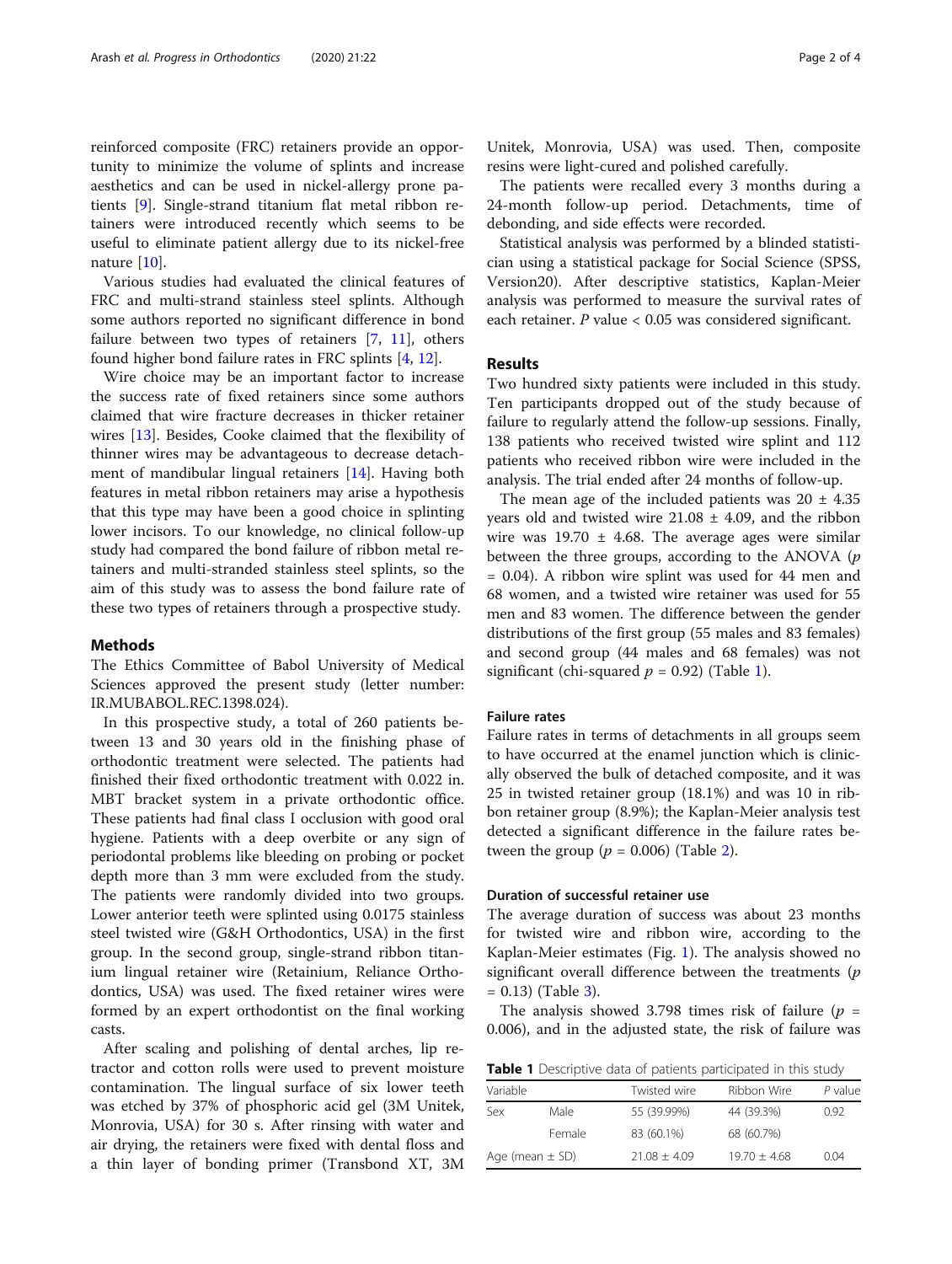<span id="page-2-0"></span>Table 2 Survival time statistics calculated using the Kaplan-Meier analysis

| Treatment    | Success     | Fail       | Mean failure time (month) | 95% CI |       |
|--------------|-------------|------------|---------------------------|--------|-------|
| Twisted wire | '13 (81.9%) | 25 (18.1%) | 23.48                     | 23.14  | 23.81 |
| Ribbon wire  | 102 (91.1%) | 10 (8.9%)  | 23.53                     | 23.09  | 23.97 |

CI confidence interval

more than 3.819 times higher in the twisted retainers compared to ribbon retainers ( $p = 0.014$ ) (Table [4\)](#page-3-0).

# **Discussion**

Splinting the teeth after orthodontic treatment is a common clinical procedure. Multi-strand wires appear to be the most popular for direct-bonded retainers, and its retentive efficacy and reliability have been proved [[13\]](#page-3-0). In this study, splinting the teeth with ribbon metal wire that has gained popularity in the last years was compared. The results showed that the reliability with the multi-stranded wire retainer was comparable to the ribbon retainer, and there was no significant overall difference between the treatments of old (twisted wire) and new (ribbon wire) retainers ( $p = 0.13$ ).

The duration of the success for the multi-strand wire was about 23 months that was not significantly different from the ribbon wire. Rose et al. showed a similar survival time for multi-strand wire. They concluded that in terms of reliability, the direct-bonded multi-strand wire is superior to the plasma-treated polyethylene woven ribbon and resin retainer [\[12](#page-3-0)]. Similar findings have been described for glass fiber reinforced retainers [\[15](#page-3-0)]. In contrast with these studies, Scribante et al. showed no statistically significant differences in survival time after



12 months for the multi-strand wire and FRC. They described that the use of different materials and different bonding techniques could be the reason for different results [\[11](#page-3-0)].

The study of Sobouti et al. was about a 2-year survival analysis of twisted wire-fixed retainer versus spiral wire and fiber-reinforced composite retainers [[14\]](#page-3-0). Although the failure rate of the twisted wire retainer was two times lower than that of the FRC retainer, the differences between the survival rates were not significant. FRC retainers might have a higher failure rate because of their lower flexibility, which results in higher strain in the inter-dental areas under loading. Among different FRC retainers, the ribbon type displayed the highest bond strength. Salehi et al. showed that the mean survival time and the rate of broken or detached ribbon retainers and multi-strand retainers are comparable [\[4](#page-3-0)].

Against this result, the present study showed that the failure rate of the ribbon metal wire was more than two times lower than that of the twisted wire. The failure rates in the present study were considered in terms of detachments; but it is better to consider that the failure should be evaluated with regard to not only the adhesion quality but also the clinical reversibility, with the least damage to enamel during removal or repair of the failed retainer. So, the results based on the method of the study might vary in different studies. In the study of Foek et al., the ribbon retainers presented adhesive failure and material breakage in 50% and 40% of the specimens, respectively [\[16\]](#page-3-0).

Foek and his colleagues evaluated fatigue resistance, debonding force, and failure type of fiber-reinforced composite, polyethylene ribbon-reinforced, and braided stainless steel wire lingual retainers and stated that the retainers presented similar debonding forces, but different failure types and braided stainless steel wire retainers presented the most repairable failure type [[16\]](#page-3-0). The difference might be related to types of studies because we performed a clinical trial but the study of Foek et al. was in vitro.

Table 3 The results of twisted wire with the ribbon wire as the reference

| .            |         |               |        |
|--------------|---------|---------------|--------|
| Treatment    | P value | 95% CI for HR |        |
| Twisted wire | 0.014   | 1313          | 11.110 |
| Ribbon wire  | 0.006   | 1.459         | 9.891  |

CI confidence interval